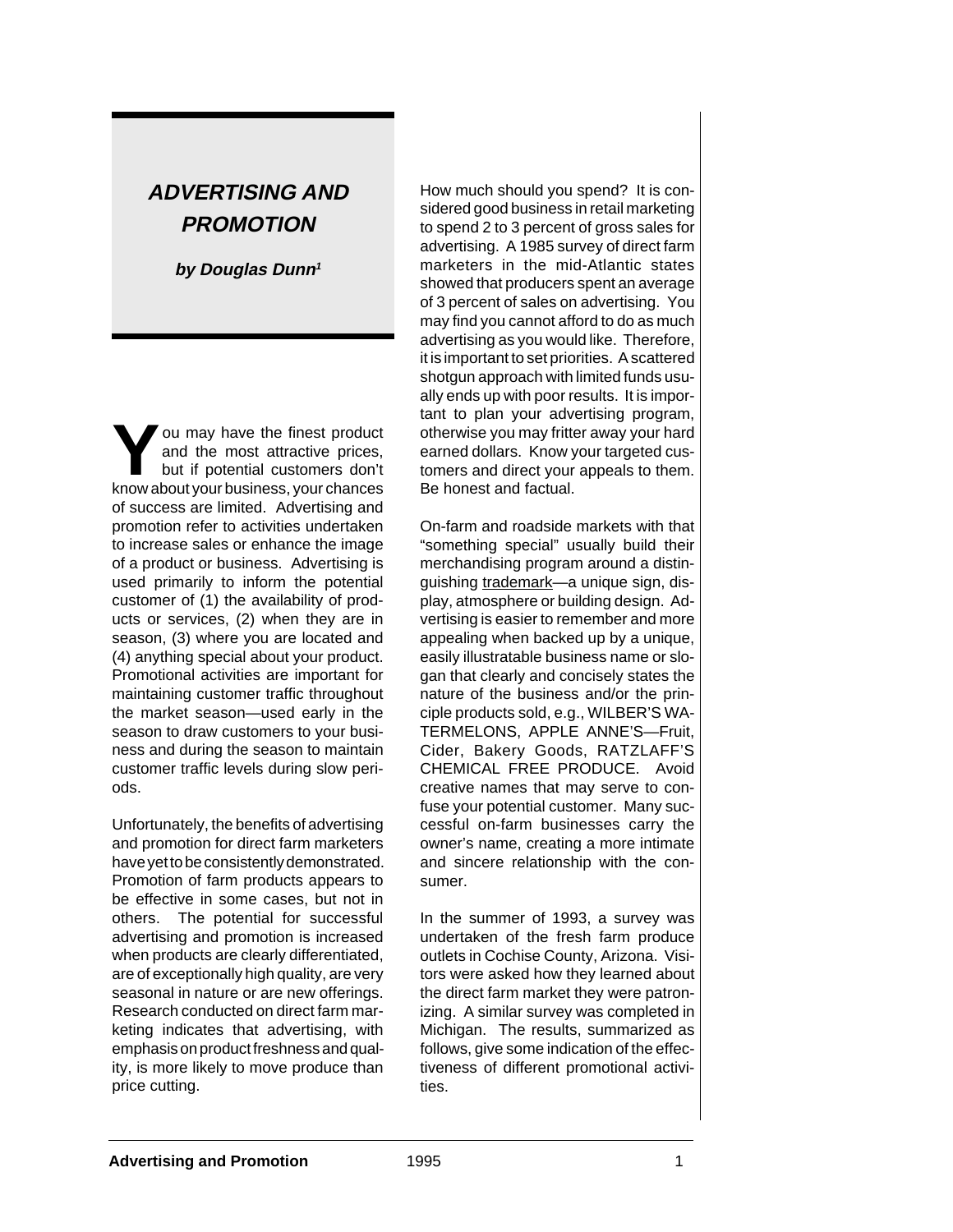### **How did you learn about this fresh farm outlet?**

|                                       | Arizona | Michigan |
|---------------------------------------|---------|----------|
| Word-of-mouth; from friends or family | 45.4%   | 51%      |
| Newspaper articles                    | 14.6%   | n.a.     |
| Roadside signs                        | 10.6%   | 21%      |
| Media advertising                     | 9.3%    | 10%      |
| "Fresh Farm produce" brochure         | 3.4%    | n.a.     |
| Travel information centers            | n.a.    | 3%       |
| From other producers/businesses       | 4.2%    | n.a.     |

### **Have you seen/heard the following advertisements?**

|                               | Arizona |  |
|-------------------------------|---------|--|
| Roadside signage              | 68%     |  |
| Newspaper articles            | 49%     |  |
| Newspaper advertising         | 48%     |  |
| "Fresh Farm Produce" brochure | 34%     |  |
| Radio advertising             | 11%     |  |
| T.V. coverage                 | 9%      |  |

Let's now look at each of these promotional activities and how they might be used in your enterprise. To help you evaluate these advertising options, first ask yourself: Why am I considering doing this? What is it suppose to do? What are my goals? Then seek feedback from your customers, particularly new customers, as to how they heard about you, to determine which advertising media was most effective.

### 1. **Word-of-mouth**

What can you do to help your present customers spread the word? Provide visitors with your business card. Include fliers or coupons with each purchase and ask your customers to pass them on to family and friends. Develop and distribute "point of purchase" marketing materials and displays:

- A "Fresh Farm Produce" buyers' **•** guide and map (discussed later).
- Information on "how to" pick, reduce spoilage, can, freeze, dry produce, etc.
- Recipes and cooking ideas. **•**
- How to get to other farm outlets **•** and community points of interest.

Build repeat customers through customer satisfaction. Inquire into the customer's needs. Seek suggestions for improvement. If visitors have a bad experience or don't find what they were looking for, they not only don't return, but will also tell others where not to stop.

Maintain a guest register or ask customers to fill out a pre-printed card. Then mail them a postcard or flier at the start of next year's season thanking them for their business, indicating when different produce will be available and inviting them back. Hopefully they will also bring others. Consider having customers register directly on to a postcard. Later, print your message on the reverse side. This can save you a lot of time.

### 2. **Media coverage**

The fresh farm produce outlets in the Willcox, Arizona area have been particularly successful in generating and receiving news coverage in local and regional newspapers and television. Not only has this media coverage been very effective in promoting the outlets, it is free. The direct farm marketers in an area should consider banding together to generate media publicity. Name (contract with) a publicist to develop media opportunities and systematically generate positive publicity for the area's direct farm marketing outlets. This might be done through the local Chamber of Commerce. Organize a media tour of area outlets. Invite the media to special events.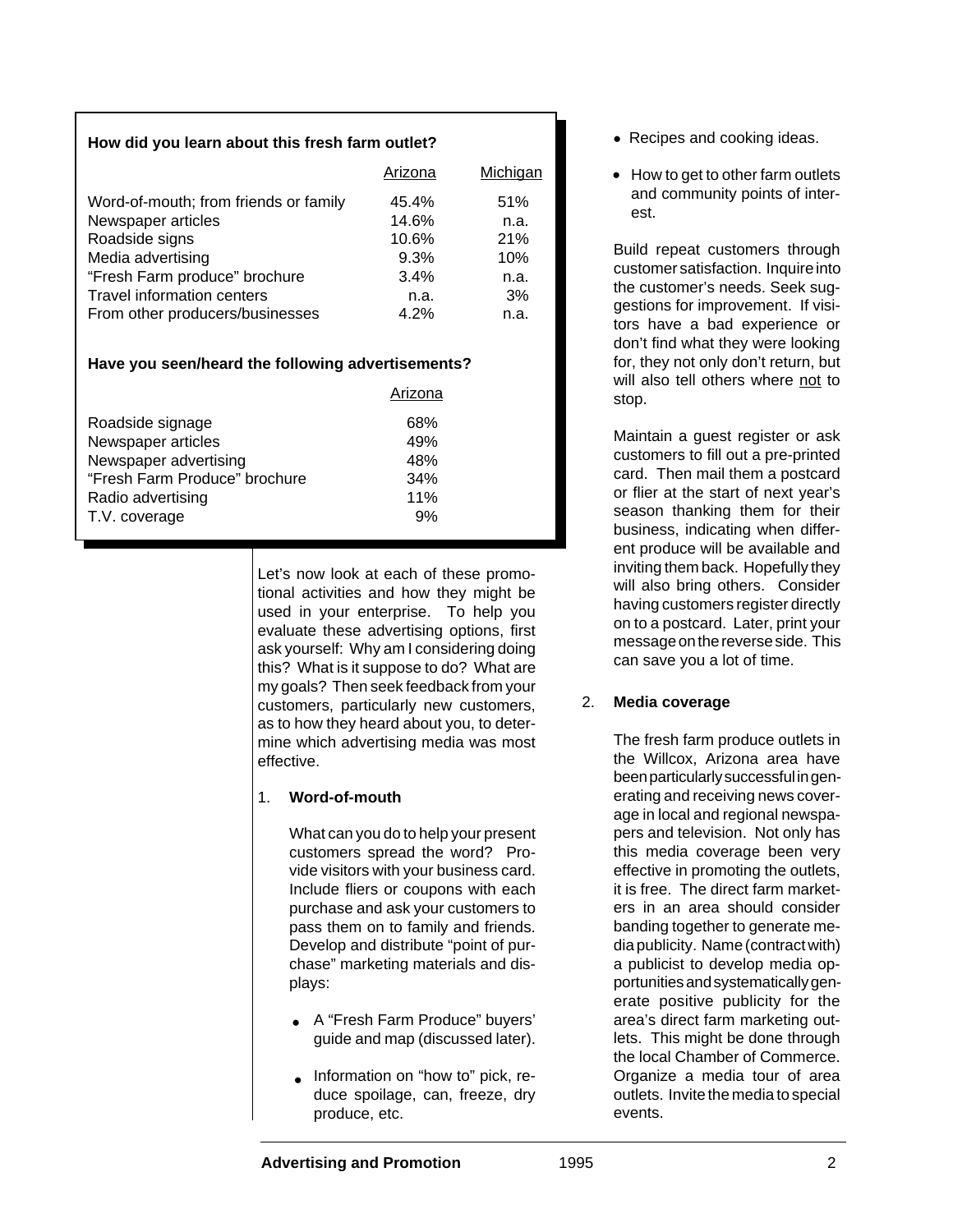### 3. **Roadside signs**

Road side signs are a particularly important information source once travelers are near your business or event. Road side signs can be hindrances if they are not done professionally and kept well maintained. If signs are unattractive, hard to read, home painted and unkept, your operation is likely to start with a bad impression.

The entrance to you business should be clearly marked with a pull-off area on each side of the road. Your initial road sign should, as a rule, be placed at least 2,500 feet from the entrance to your business to allow travelers a safe stopping distance. Then place several advance road signs out from your initial sign that state the distance to your business, e.g., JONES' PRODUCE, 2 MILES. Signage should start from the nearest Interstate or major highway and clearly direct visitors to your business location.

Roadside signs should contain six words or less, with a 1 or 2 word focal point to catch the traveler's interest. Use 7" to 12" letters and a good contrast of colors. The most easily read color combinations are black, dark blue, bottle green or scarlet red on white, yellow, orange or green. It is not always the size of the letters that make them readable, but the space or margins around them. Create a simple logo, such **U**

as the example provided, that provides easy recognition.

### 4. **Media Advertising**

There are a number of options for media advertising. Interviews with direct farm marketers indicate that the most commonly used mediums are:

- a. Classified ads in the food or for sale sections of the Want Ads of local and regional newspapers: The ad should indicate what is for sale, when and where. Most direct farm marketers do not advertise price.
- b. Display ads in the entertainment or food section or in special supplements of regional newspapers: Such ads should be attractively designed and easy to read, with a limited number of words and a good use of white space. Incorporate a trademark or symbol in every ad so that it is quickly recognized by your regular customers. The advertising department of the newspaper can help you plan a layout. Since such ads are more expensive, cooperative funding should be explored with other area direct farm marketers. A group ad will convey to potential customers the wide variety of outlets, produce and experiences available, and assure visitors that they are likely to get what they want if they make the trip.
- c. Radio ads: Due to their higher cost, spot announcements on the radio must be short and to the point, 15 to 30 seconds. More frequent short announcements are believed to reach more people than less frequent longer ones. Frequent spot announcements can help create name recognition. **pick**
	- d. Place information articles and/ or advertising in area shopping guides, tourist publications, company and special interest newsletters targeted to specific audiences, e.g., Garden Clubs, health food, retirement communities, ethnic food.
	- e. Yellow pages listing.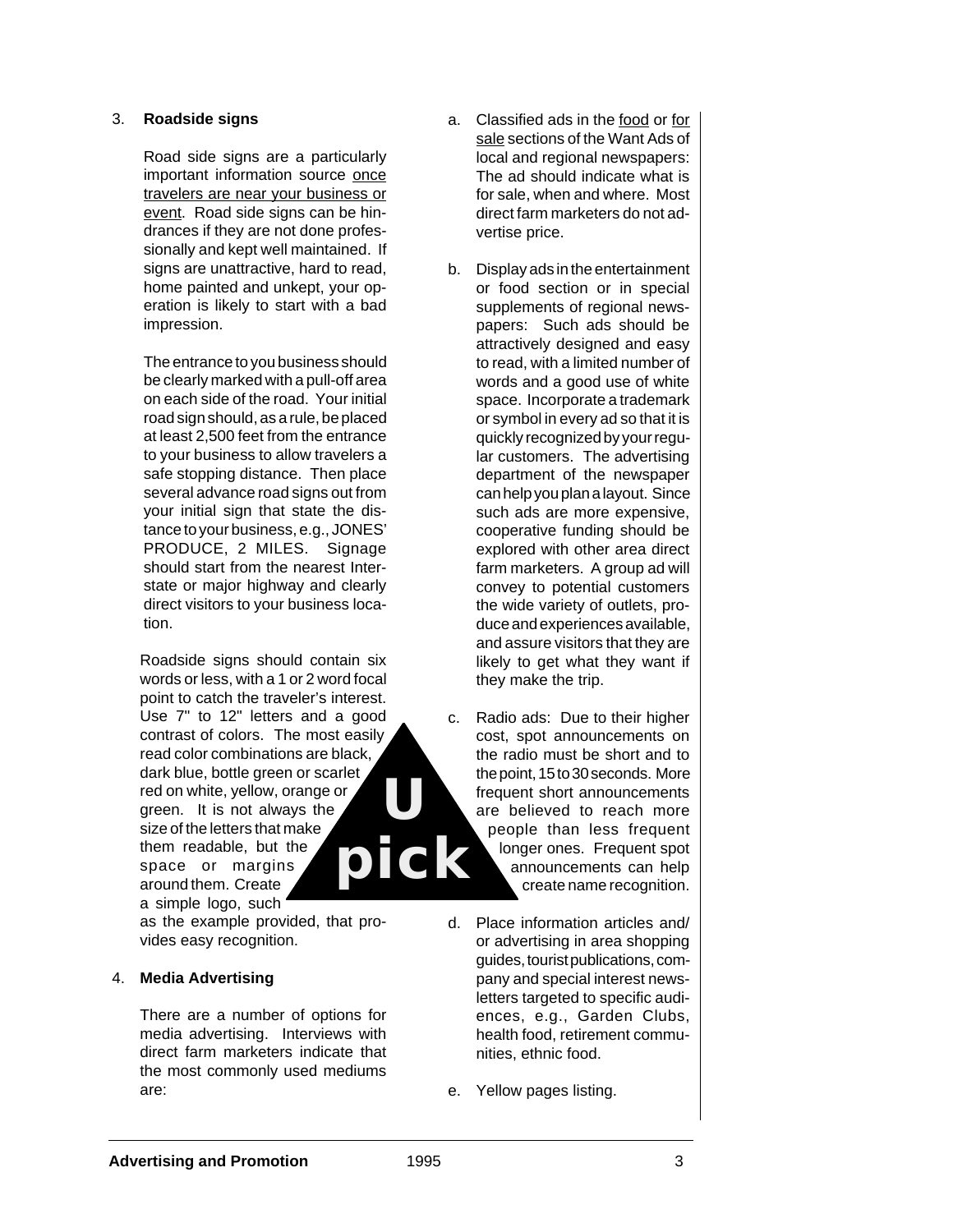### 5. **Community brochure/buyers' guide**

Many rural communities have developed an informational brochure or directory that lists all direct farm marketers in the area with a description of the products they offer. Also included is a map of the area with directions to each outlet and a harvest calendar indicating when different fruits and vegetables will be available. Such brochures are often developed with the aid of the county Cooperative Extension office and are funded through a subscription of those businesses listed. Printing and financial aid may also be available through a local utility or the state Department of Agriculture. Such directories will be effective, however, only if they are properly promoted and distributed to prospective customers. The printing cost of the brochure is small compared to the cost of promoting the directory, postage for mailing them and travel costs in placing the directory at travel information centers and brochure racks at strategic locations. This directory should also be distributed at the direct farm market outlets to assist with referrals and encourage return visitors and word-of-mouth promotion. This project might be coordinated by the local Chamber of Commerce.

The Willcox community has implemented a telephone service which out-of-town customers can call for a regularly updated recording indicating produce availability. The service is sponsored through subscriptions from the advertised businesses.

# 6. **Referrals**

Make sure that the employees of recreation and tourist facilities, motels, gasoline stations, restaurants, campgrounds, the Chamber of Commerce and other visitor oriented businesses are aware of your business. These people can help channel more

customers to you. Make referrals. Exchange customers. Help visitors find the products they are looking for. The Cochise County survey found that many visitors were not aware of the wide diversity of products available at other locations. Some returned home without purchasing sought-after items. When asked what other products or activities they would like to see offered, a significant number of visitors indicated a park/picnic area, swimming, horseback riding, a good place to eat—not knowing that those facilities were available in the Willcox community. A community brochure and map to local restaurants, museums, motels, retail shops, swimming and other recreational facilities should be available at the farm outlets.

## 7. **Special festivals**

Agricultural festivals can be effective in attracting visitors to your community. They can generate additional sales if on-site activities are provided which bring potential customers in contact with your products. Such onsite activities might include things like hay rides, pick your own pumpkin (or watermelon), menudo cook-off, celebrity tomato pitch, watermelon seed spitting contest and farm tours. Unfortunately, the research indicates that limited spending on fresh farm products occurred at agricultural festivals mainly because such products (even those that the festival was named after) were not widely available. The festival activities often interfered with visitors getting to local businesses and on-farm outlets.

### 8. **Special tours**

Field trips and special tours have proven effective in bringing people to the area and your business that might not have made it on their own. Such groups include garden clubs, residents of retirement communities, ethnic clubs, foreign visitors and com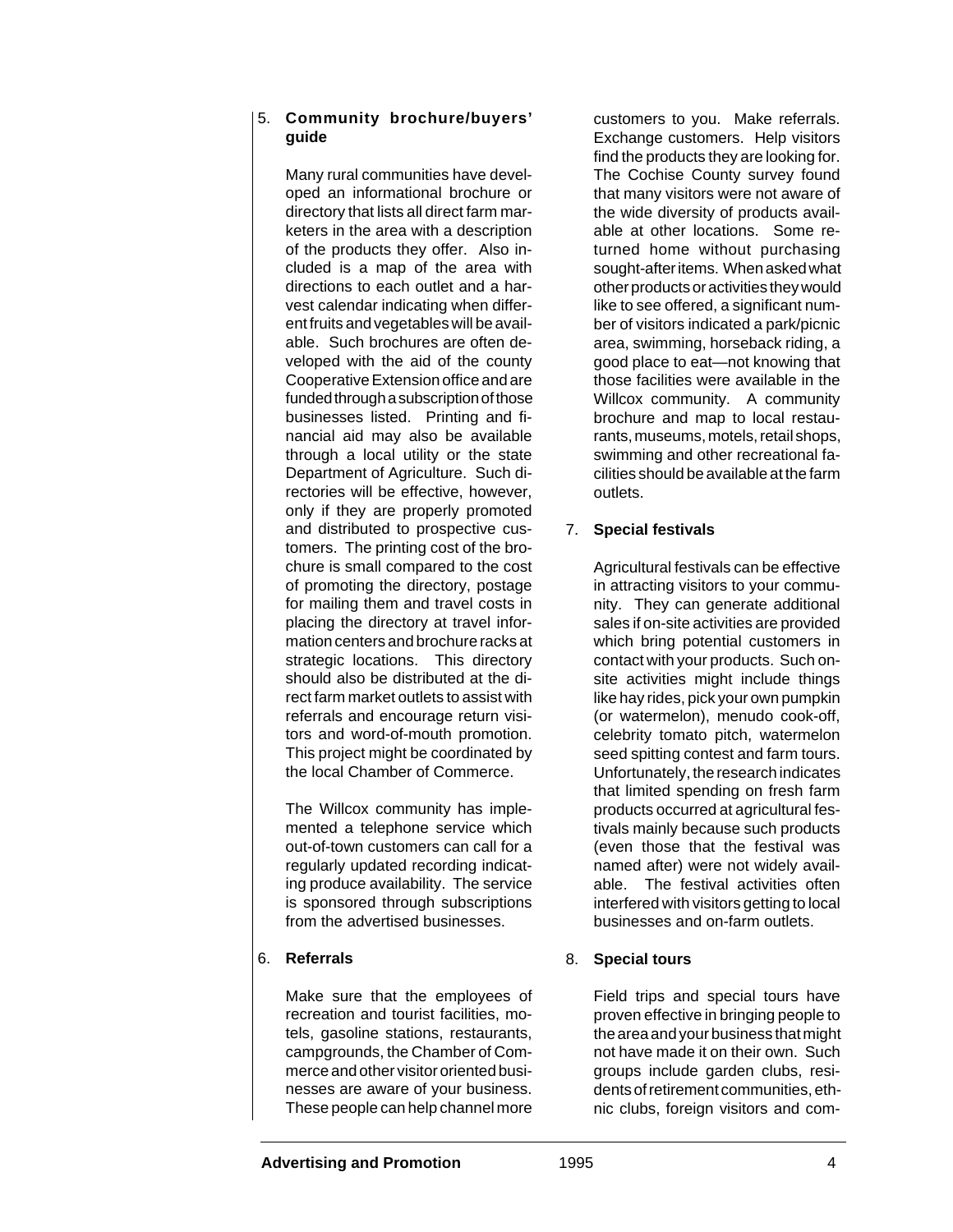pany picnics. School tours have been effective in stimulating return visits by the children with their parents in tow.

#### 9. **Coupons, special discounts, drawings**

Experience indicates that general discounting can be counter productive in the direct marketing of farm produce. A discounted price suggests lower quality. The use of coupons can, however, help you track the effectiveness of different advertising media. In general it is recommended that discounts be expressed in whole dollars and cents rather than as a percent, and focus on increasing business during the slow seasons of the years. Giving your valued customers on unexpected benefit, e.g., free samples of new or slow moving produce may have a more positive impact than a discount.

#### 10. **Labels**

Labels on bags, boxes, jars and containers reinforce your name to the consumer. Labels provide an opportunity for word-of-mouth advertising as guests to your customers' home observe your products. Generally, people will buy food items as gifts only when there is an attractive label indicating its origin and special qualities. Also labels can be effective in promoting the quality of your product, e.g., vine ripened, pesticide free, organic, high fiber, farm fresh, vitamin rich. Your name, logo and/or slogan can also be printed on T-shirts, aprons, hats and bags, for sale, to help your customers promote your business.

### **References**

"Successful Roadside Marketing", Cooperative Extension Service, Michigan State University.

"A Guide to Successful Direct Marketing", Texas Agricultural Extension Service, Texas A&M University, College Station, Texas.

"Agricultural Tourism in Cochise County, Arizona", by Leones, Dunn, Worden and Call, Arizona Cooperative Extension (1994).

"Direct Marketing of Agricultural Products to Tourists", by Propst, Newmeyer and Combrink, Cooperative Extension Service, Michigan State University.

David Latimer, Bisbee, sign painter.

"Farmers Market Development Manual", Iowa Department of Agriculture and Land Stewardship (1987).

<sup>1</sup> Prepared by Douglas Dunn, County Director and Extension Agent, Community and Economic Development, Arizona Cooperative Extension (Willcox).